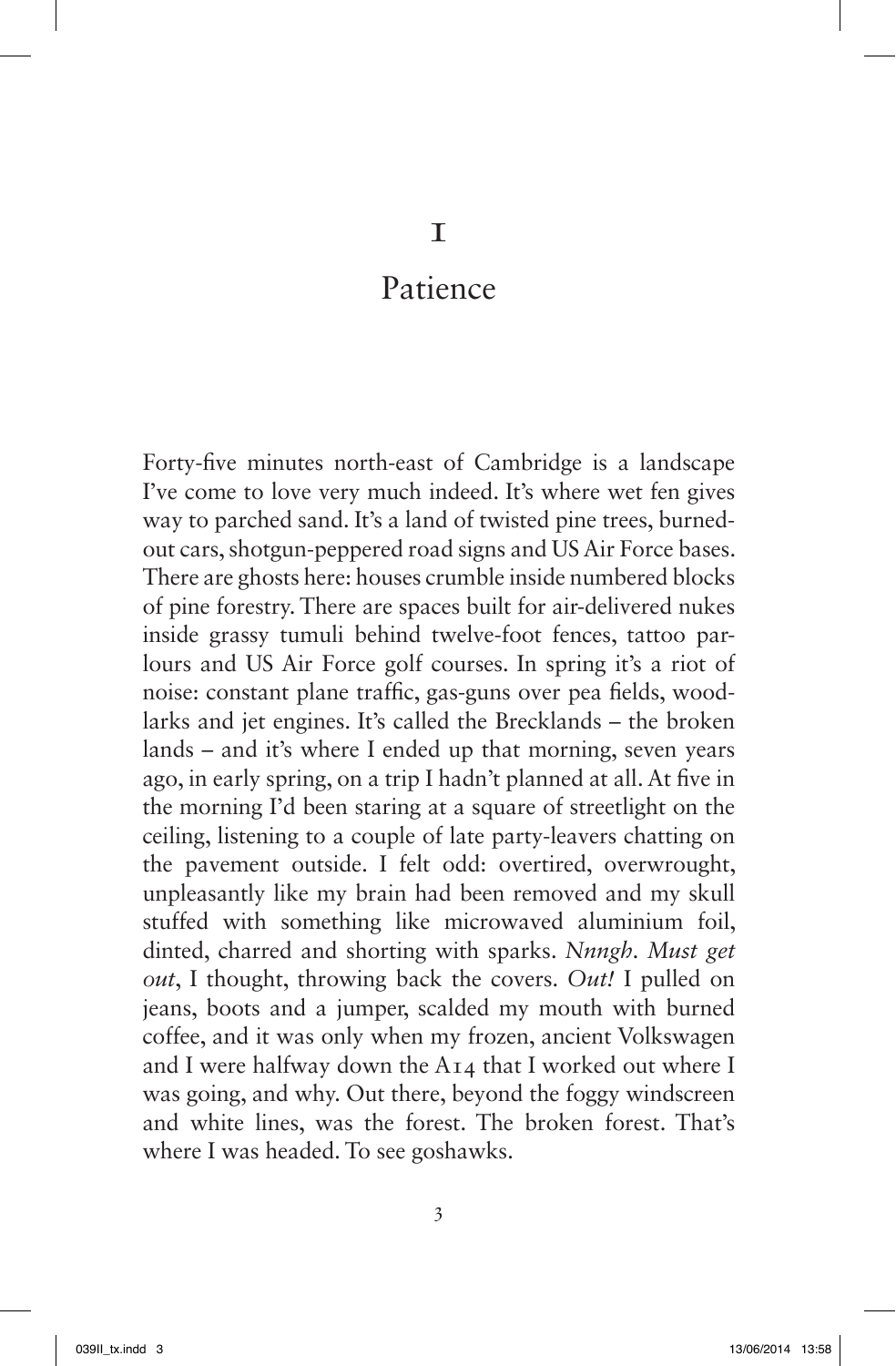I knew it would be hard. Goshawks *are* hard. Have you ever seen a hawk catch a bird in your back garden? I've not, but I know it's happened. I've found evidence. Out on the patio flagstones, sometimes, tiny fragments: a little, insectlike songbird leg, with a foot clenched tight where the sinews have pulled it; or – even more gruesomely – a disarticulated beak, a house-sparrow beak top, or bottom, a little conical bead of blushed gunmetal, slightly translucent, with a few faint maxillary feathers adhering to it. But maybe you have: maybe you've glanced out of the window and seen there, on the lawn, a bloody great hawk murdering a pigeon, or a blackbird, or a magpie, and it looks the hugest, most impressive piece of wildness you've ever seen, like someone's tipped a snow leopard into your kitchen and you find it eating the cat. I've had people rush up to me in the supermarket, or in the library, and say, eyes huge, *I saw a hawk catch a bird in my back garden this morning!* And I'm just about to open my mouth and say, *Sparrowhawk!* and they say, 'I looked in the bird book. It was a *goshawk*.' But it never is; the books don't work. When it's fighting a pigeon on your lawn a hawk becomes much larger than life, and bird-book illustrations never match the memory. Here's the sparrowhawk. It's grey, with a black and white barred front, yellow eyes and a long tail. Next to it is the goshawk. This one is also grey, with a black and white barred front, yellow eyes and a long tail. You think, *Hmm*. You read the description. Sparrowhawk: twelve to sixteen inches long. Goshawk: nineteen to twentyfour inches. There. It was huge. It must be a goshawk. They look identical. Goshawks are bigger, that's all. Just bigger.

No. In real life, goshawks resemble sparrowhawks the way leopards resemble housecats. Bigger, yes. But bulkier, bloodier, deadlier, scarier and much, much harder to see. Birds of deep woodland, not gardens, they're the birdwatchers' dark grail. You might spend a week in a forest full of gosses and never see one, just traces of their presence. A sudden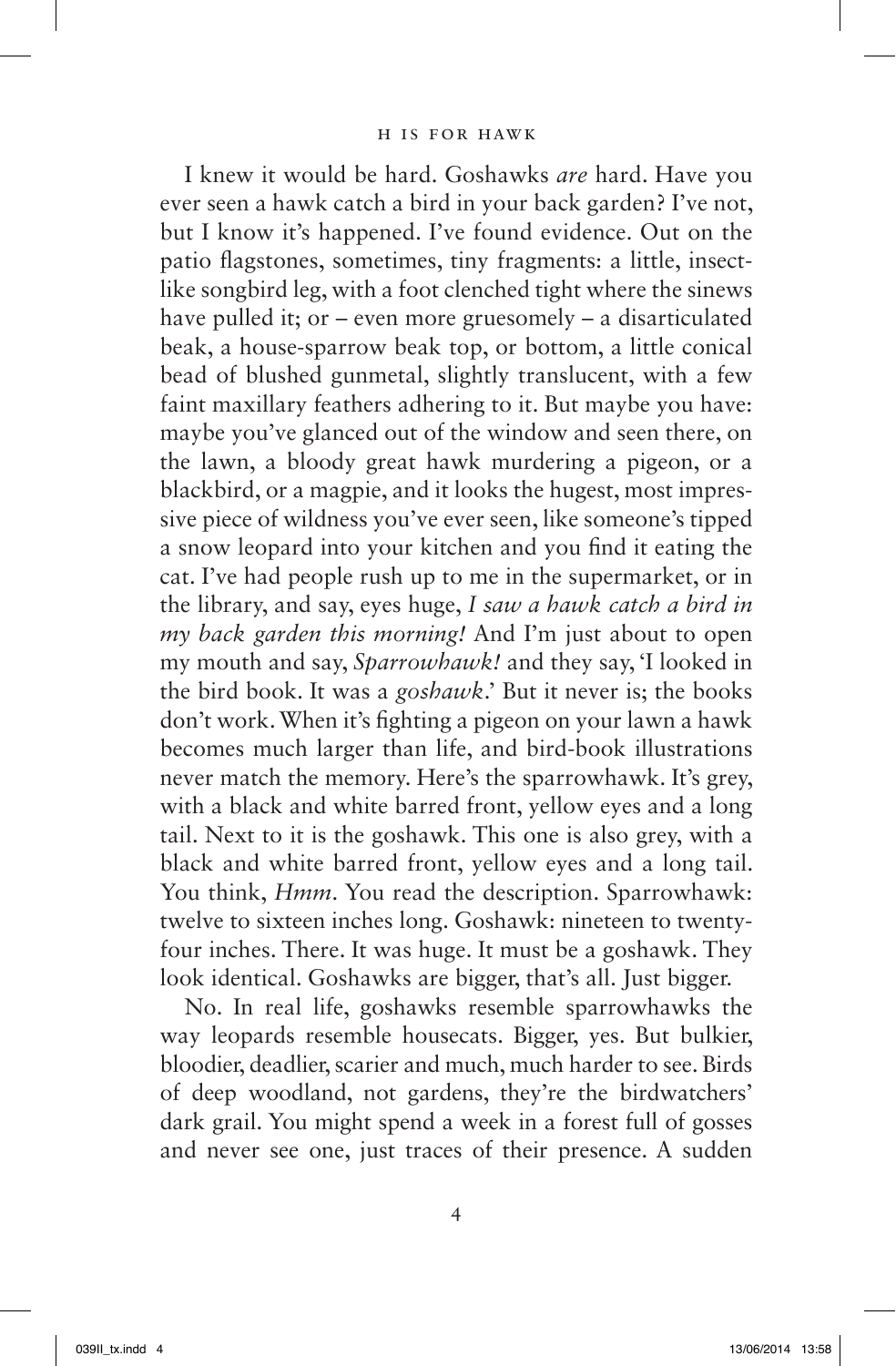## Patience

hush, followed by the calls of terrified woodland birds, and a sense of something moving just beyond vision. Perhaps you'll find a half-eaten pigeon sprawled in a burst of white feathers on the forest floor. Or you might be lucky: walking in a foggy ride at dawn you'll turn your head and catch a split-second glimpse of a bird hurtling past and away, huge taloned feet held loosely clenched, eyes set on a distant target. A split second that stamps the image indelibly on your brain and leaves you hungry for more. Looking for goshawks is like looking for grace: it comes, but not often, and you don't get to say when or how. But you have a slightly better chance on still, clear mornings in early spring, because that's when goshawks eschew their world under the trees to court each other in the open sky. That was what I was hoping to see.

I slammed the rusting door, and set off with my binoculars through a forest washed pewter with frost. Pieces of this place had disappeared since I was last here. I found squares of wrecked ground; clear-cut, broken acres with torn roots and drying needles strewn in the sand. Clearings. That's what I needed. Slowly my brain righted itself into spaces unused for months. For so long I'd been living in libraries and college rooms, frowning at screens, marking essays, chasing down academic references. This was a different kind of hunt. Here I was a different animal. Have you ever watched a deer walking out from cover? They step, stop, and stay, motionless, nose to the air, looking and smelling. A nervous twitch might run down their flanks. And then, reassured that all is safe, they ankle their way out of the brush to graze. That morning, I felt like the deer. Not that I was sniffing the air, or standing in fear – but like the deer, I was in the grip of very old and emotional ways of moving through a landscape, experiencing forms of attention and deportment beyond conscious control. Something inside me ordered me how and where to step without me knowing much about it. It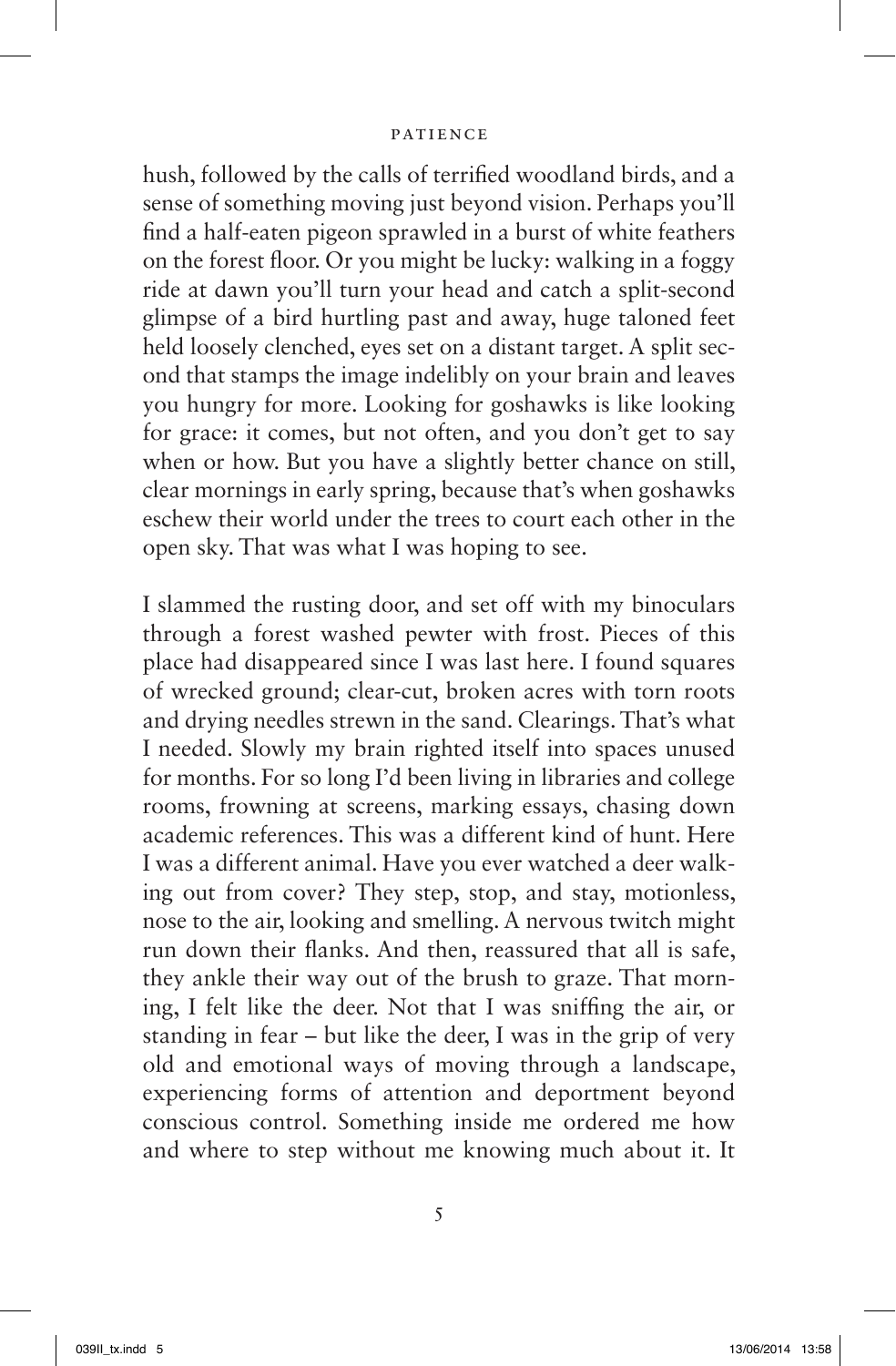might be a million years of evolution, it might be intuition, but on my goshawk hunt I feel tense when I'm walking or standing in sunlight, find myself unconsciously edging towards broken light, or slipping into the narrow, cold shadows along the wide breaks between pine stands. I flinch if I hear a jay calling, or a crow's rolling, angry alarum. Both of these things could mean either *Warning, human!* or *Warning, goshawk!* And that morning I was trying to find one by hiding the other. Those old ghostly intuitions that have tied sinew and soul together for millennia had taken over, were doing their thing, making me feel uncomfortable in bright sunlight, uneasy on the wrong side of a ridge, somehow required to walk over the back of a bleached rise of grasses to get to something on the other side: which turned out to be a pond. Small birds rose up in clouds from the pond's edge: chaffinches, bramblings, a flock of long-tailed tits that caught in willow branches like animated cotton buds.

The pond was a bomb crater, one of a line dropped by a German bomber over Lakenheath in the war. It was a watery anomaly, a pond in dunes, surrounded by thick tussocks of sand sedge many, many miles from the sea. I shook my head. It was odd. But then, it's very odd indeed here, and walking the forest you come across all sorts of things you don't expect. Great tracts of reindeer moss, for example: tiny stars and florets and inklings of an ancient flora growing on exhausted land. Crisp underfoot in summer, the stuff is like a patch of the arctic fallen into the world in the wrong place. Everywhere, there are bony shoulders and blades of flint. On wet mornings you can pick up shards knocked from flint cores by Neolithic craftsmen, tiny flakes of stone glowing in thin coats of cold water. This region was the centre of the flint industry in Neolithic times. And later, it became famous for rabbits farmed for meat and felt. Giant, enclosed warrens hedged by thornbanks once ranged right across the sandy landscape, giving their names to places here – Wangford Warren,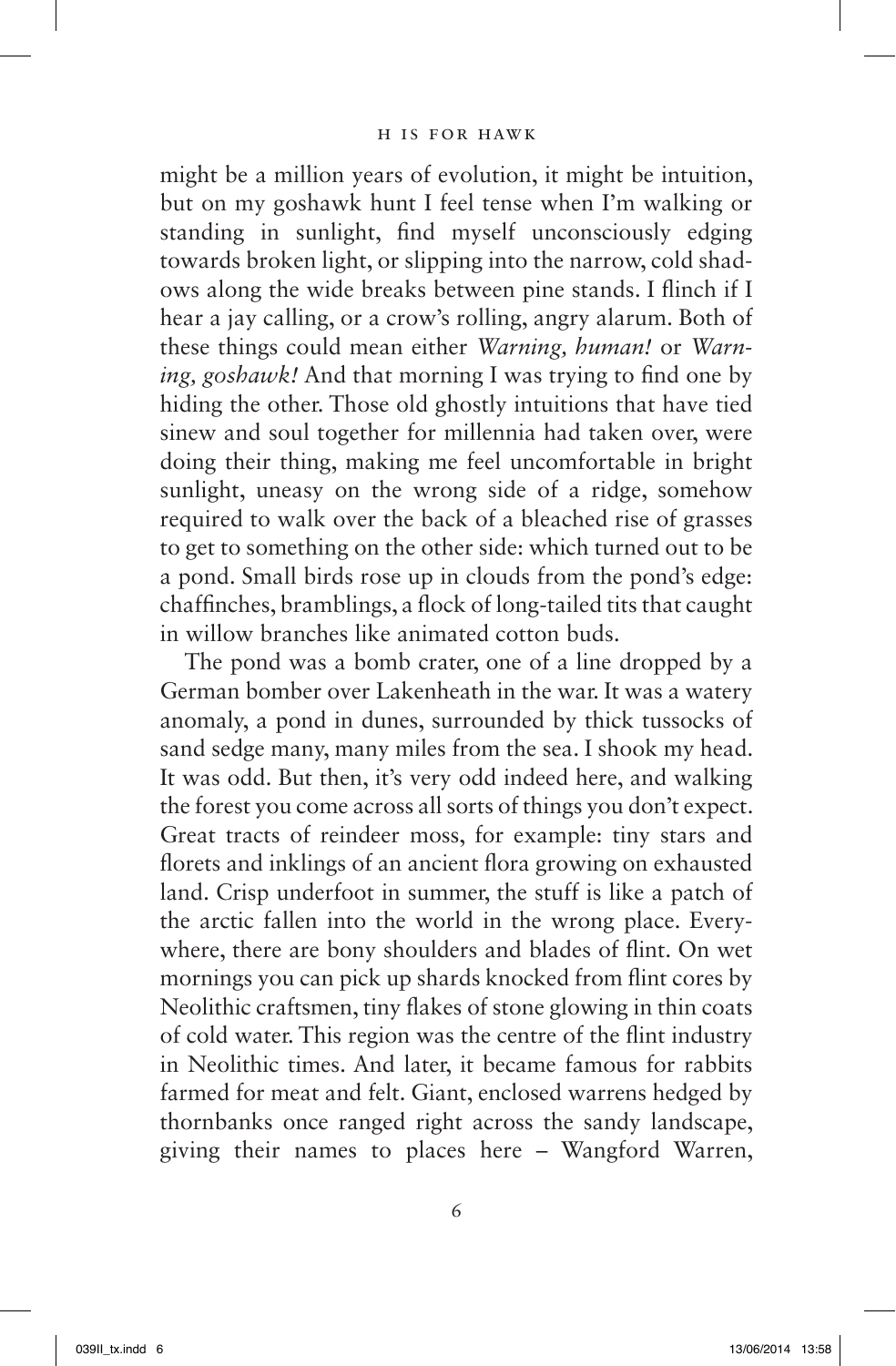Lakenheath Warren – and eventually, the rabbits brought disaster. Their close grazing, in concert with that of sheep, reduced the short sward to a thin crust of roots over sand. Where the grazing was worst, sand blew into drifts and moved across the land. In 1688 strong south-westerly winds raised the broken ground to the sky. A vast yellow cloud obscured the sun. Tonnes of land shifted, moved, dropped. Brandon was encircled by sand; Santon Downham was engulfed, its river choked entirely. When the winds stopped, dunes stretched for miles between Brandon and Barton Mills. The area became famed for its atrociously bad travel: soft dunes, scorching in summer and infested with highwaymen at night. Our very own *Arabia deserta*. John Evelyn described them as the 'Travelling Sands' that 'so damag'd the country, rouling from place to place, like the Sands in the Deserts of Lybia, quite overwhelmed some gentlemen's whole estates'.

Here I was, standing in Evelyn's Travelling Sands. Most of the dunes are hidden by pines – the forest was planted here in the 1920s to give us timber for future wars – and the highwaymen long gone. But it still feels dangerous, half-buried, damaged. I love it because of all the places I know in England, it feels to me the wildest. It's not an untouched wilderness like a mountaintop, but a ramshackle wildness in which people and the land have conspired to strangeness. It's rich with the sense of an alternative countryside history; not just the grand, leisured dreams of landed estates, but a history of industry, forestry, disaster, commerce and work. I couldn't think of a more perfect place to find goshawks. They fit this strange Breckland landscape to perfection, because their history is just as human.

It's a fascinating story. Goshawks once bred across the British Isles. 'There are divers Sorts and Sizes of *Goshawks*,' wrote Richard Blome in 1618, 'which are different in Goodness, force and hardiness according to the several *Countries* where they are Bred; but no place affords so good as those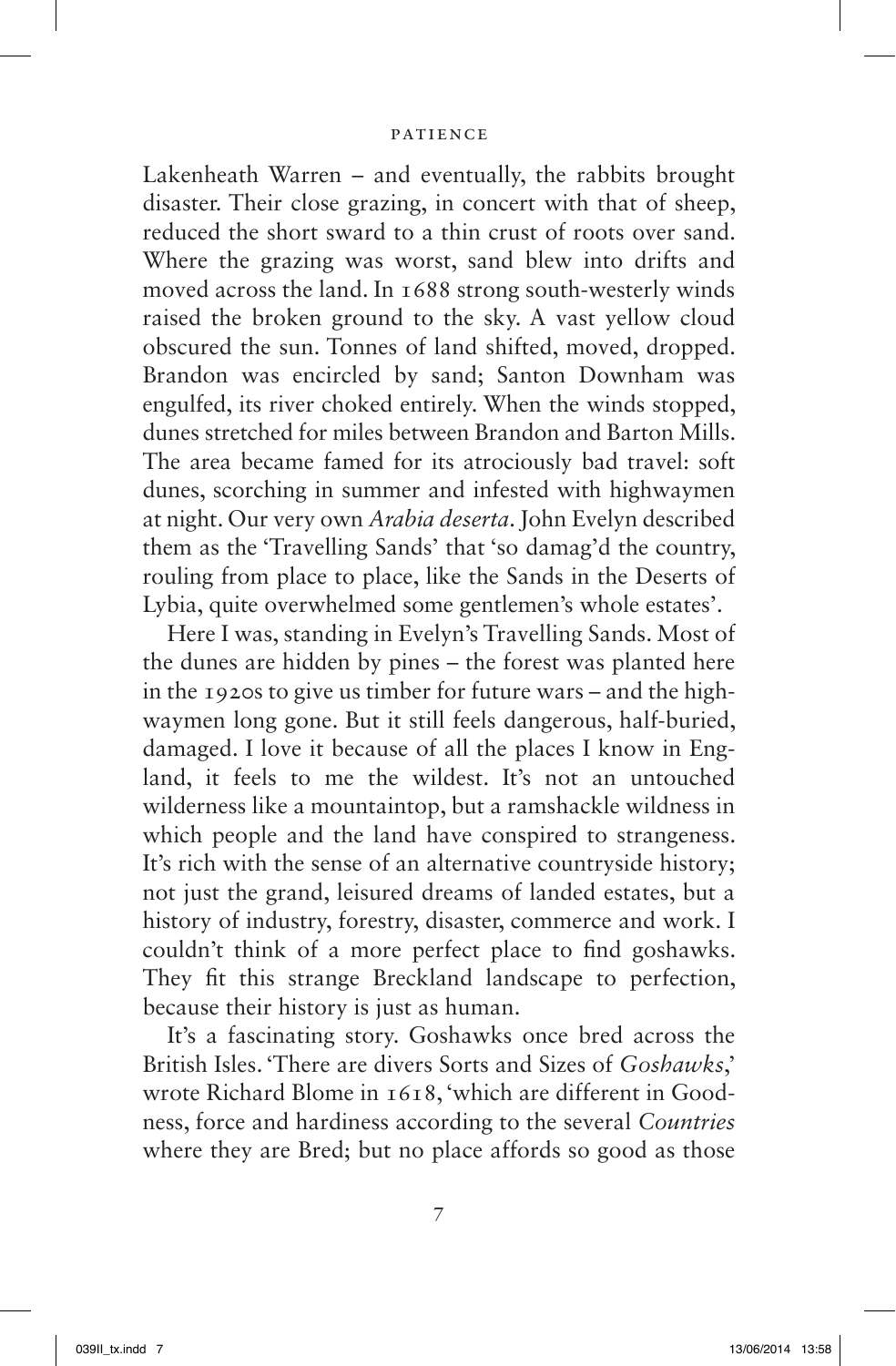of *Moscovy*, *Norway*, and the North of *Ireland*, especially in the County of *Tyrone*.' But the qualities of goshawks were forgotten with the advent of Land Enclosure, which limited the ability of ordinary folk to fly hawks, and the advent of accurate firearms that made shooting, rather than falconry, high fashion. Goshawks became vermin, not hunting companions. Their persecution by gamekeepers was the final straw for a goshawk population already struggling from habitat loss. By the late nineteenth century British goshawks were extinct. I have a photograph of the stuffed remains of one of the last birds to be shot; a black-and-white snapshot of a bird from a Scottish estate, draggled, stuffed and glassyeyed. They were gone.

But in the 1960s and 1970s, falconers started a quiet, unofficial scheme to bring them back. The British Falconers' Club worked out that for the cost of importing a goshawk from the Continent for falconry, you could afford to bring in a second bird and release it. Buy one, set one free. It wasn't a hard thing to do with a bird as self-reliant and predatory as a gos. You just found a forest and opened the box. Likeminded falconers started doing this all over Britain. The hawks came from Sweden, Germany and Finland: most were huge, pale, taiga forest gosses. Some were released on purpose. Some were simply lost. They survived, found each other and bred, secretly and successfully. Today their descendants number around four hundred and fifty pairs. Elusive, spectacular, utterly at home, the fact of these British goshawks makes me happy. Their existence gives the lie to the thought that the wild is always something untouched by human hearts and hands. The wild can be human work.

It was eight thirty exactly. I was looking down at a little sprig of mahonia growing out of the turf, its oxblood leaves like buffed pigskin. I glanced up. And then I saw my goshawks. There they were. A pair, soaring above the canopy in the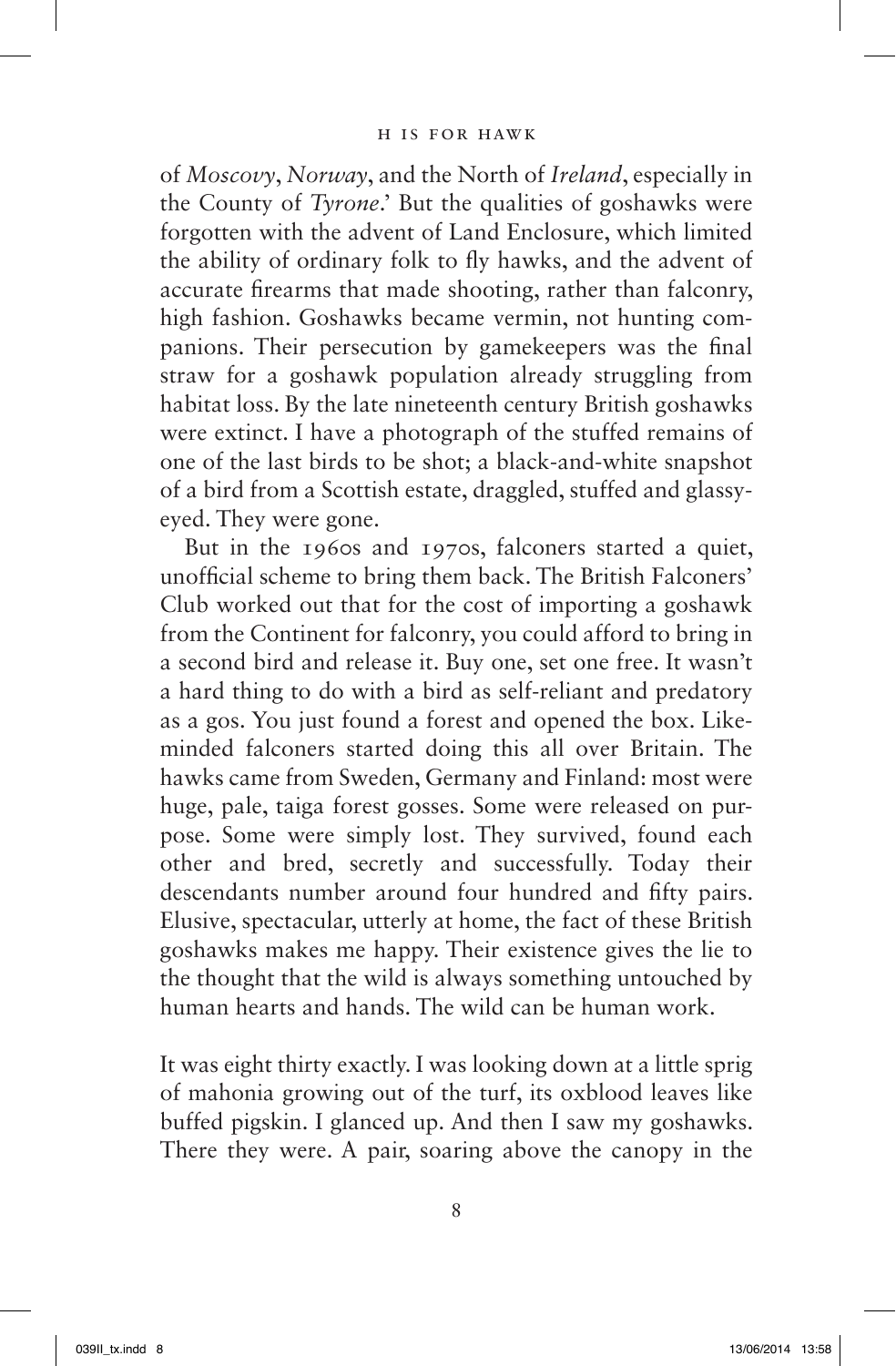rapidly warming air. There was a flat, hot hand of sun on the back of my neck, but I smelt ice in my nose, seeing those goshawks soaring. I smelt ice and bracken stems and pine resin. Goshawk cocktail. They were on the soar. Goshawks in the air are a complicated grey colour. Not slate grey, nor pigeon grey. But a kind of raincloud grey, and despite their distance, I could see the big powder-puff of white undertail feathers, fanned out, with the thick, blunt tail behind it, and that superb bend and curve of the secondaries of a soaring goshawk that makes them utterly unlike sparrowhawks. And they were being mobbed by crows, and they just didn't care, like, *whatever*. A crow barrelled down on the male and he sort of raised one wing to let the crow past. Crow was not stupid, and didn't dip below the hawk for long. These goshawks weren't fully displaying: there was none of the skydiving I'd read about in books. But they were loving the space between each other, and carving it into all sorts of beautiful concentric chords and distances. A couple of flaps, and the male, the tiercel, would be above the female, and then he'd drift north of her, and then slip down, fast, like a knife-cut, a smooth calligraphic scrawl underneath her, and she'd dip a wing, and then they'd soar up again. They were above a stand of pines, right there. And then they were gone. One minute my pair of goshawks was describing lines from physics textbooks in the sky, and then nothing at all. I don't remember looking down, or away. Perhaps I blinked. Perhaps it was as simple as that. And in that tiny black gap which the brain disguises they'd dived into the wood.

I sat down, tired and content. The goshawks were gone, the sky blank. Time passed. The wavelength of the light around me shortened. The day built itself. A sparrowhawk, light as a toy of balsa-wood and doped tissue-paper, zipped past at knee-level, kiting up over a bank of brambles and away into the trees. I watched it go, lost in recollection. This memory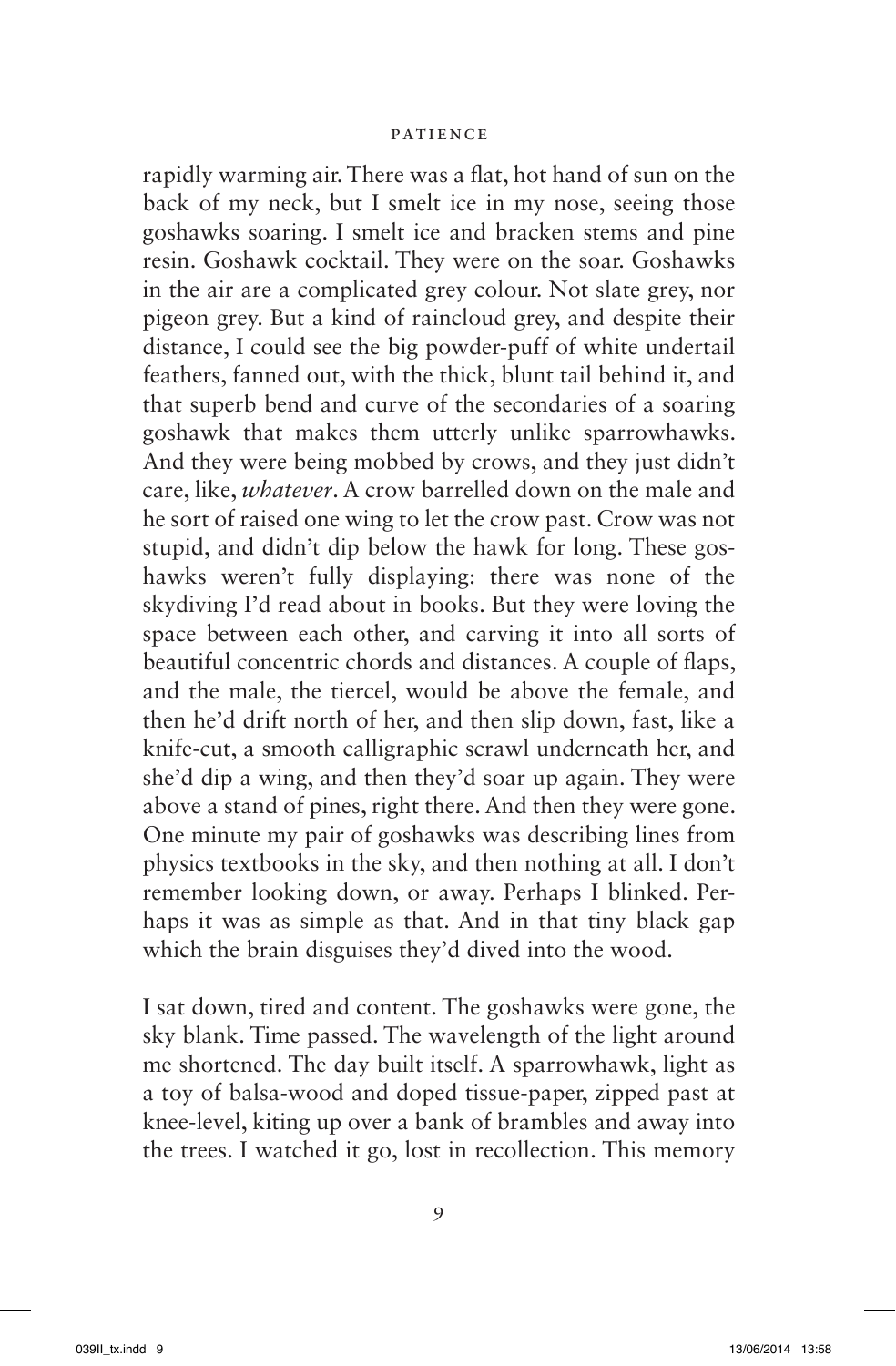was candescent, irresistible. The air reeked of pine resin and the pitchy vinegar of wood ants. I felt my small-girl fingers hooked through plastic chain-link and the weight of a pair of East German binoculars around my neck. I was bored. I was nine. Dad was standing next to me. We were looking for sparrowhawks. They nested nearby, and that July afternoon we were hoping for the kind of sighting they'd sometimes give us: a submarine ripple through the tops of the pines as one swept in and away; a glimpse of a yellow eye; a barred chest against moving needles, or a quick silhouette stamped black against the Surrey sky. For a while it had been exciting to stare into the darkness between the trees and the bloodorange and black where the sun slapped crazy-paving shadows across pines. But when you are nine, waiting is hard. I kicked at the base of the fence with my wellingtoned feet. Squirmed and fidgeted. Let out a sigh. Hung off the fence with my fingers. And then my dad looked at me, half exasperated, half amused, and explained something. He explained *patience*. He said it was the most important thing of all to remember, this: that when you wanted to see something very badly, sometimes you had to stay still, stay in the same place, remember how much you wanted to see it, and be patient. 'When I'm at work, taking photographs for the paper,' he said, 'sometimes I've got to sit in the car for hours to get the picture I want. I can't get up to get a cup of tea or even go to the loo. I just have to be patient. If you want to see hawks you have to be patient too.' He was grave and serious, not annoyed; what he was doing was communicating a grown-up Truth, but I nodded sulkily and stared at the ground. It sounded like a lecture, not advice, and I didn't understand the point of what he was trying to say.

You learn. *Today*, I thought, not nine years old and not bored, *I was patient and the hawks came*. I got up slowly, legs a little numb from so long motionless, and found I was holding a small clump of reindeer moss in one hand, a little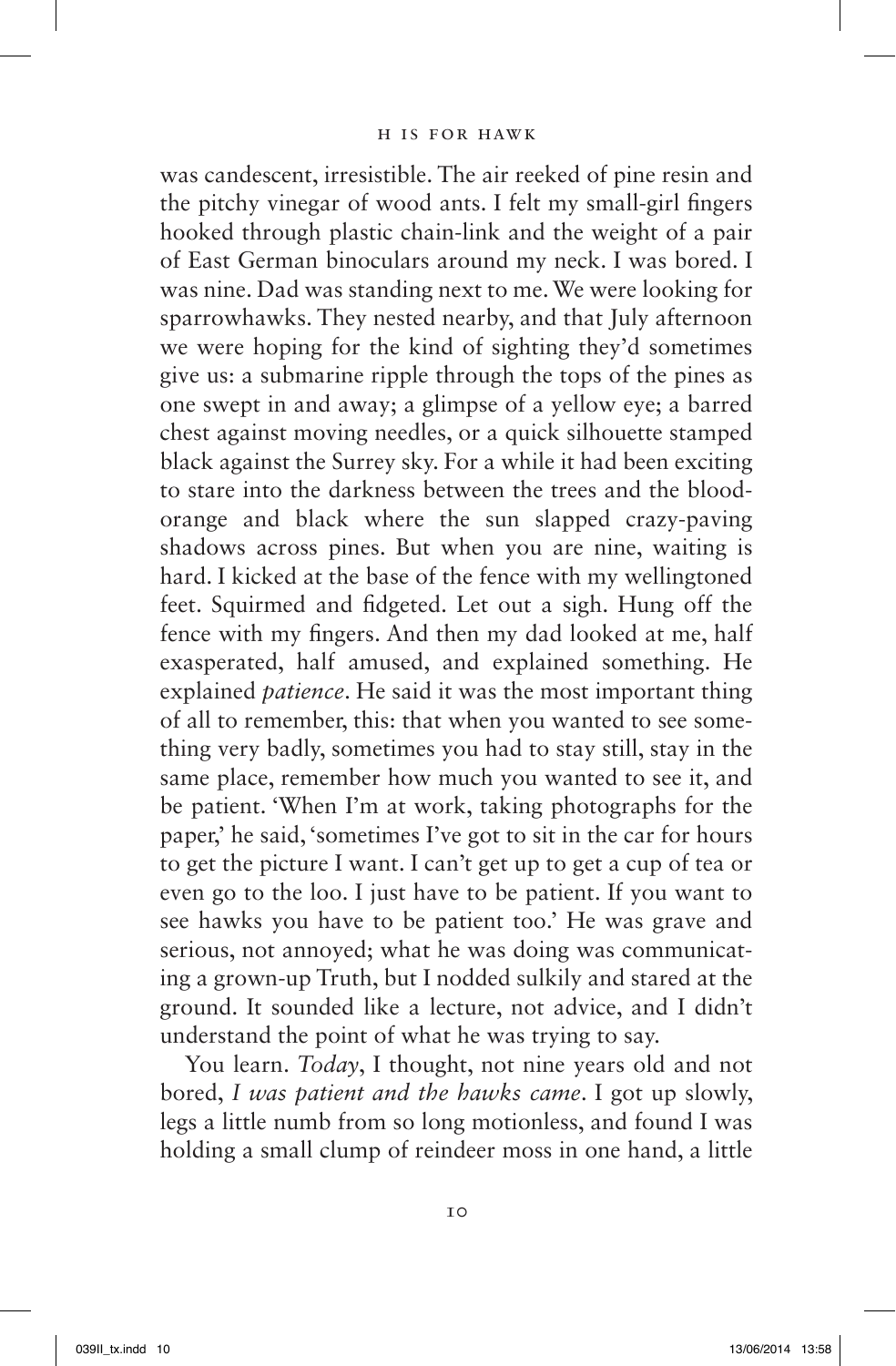## Patience

piece of that branching, pale green-grey lichen that can survive just about anything the world throws at it. It is patience made manifest. Keep reindeer moss in the dark, freeze it, dry it to a crisp, it won't die. It goes dormant and waits for things to improve. Impressive stuff. I weighed the little twiggy sphere in my hand. Hardly there at all. And on a sudden impulse, I stowed this little stolen memento of the time I saw the hawks in my inside jacket pocket and went home. I put it on a shelf near the phone. Three weeks later, it was the reindeer moss I was looking at when my mother called and told me my father was dead.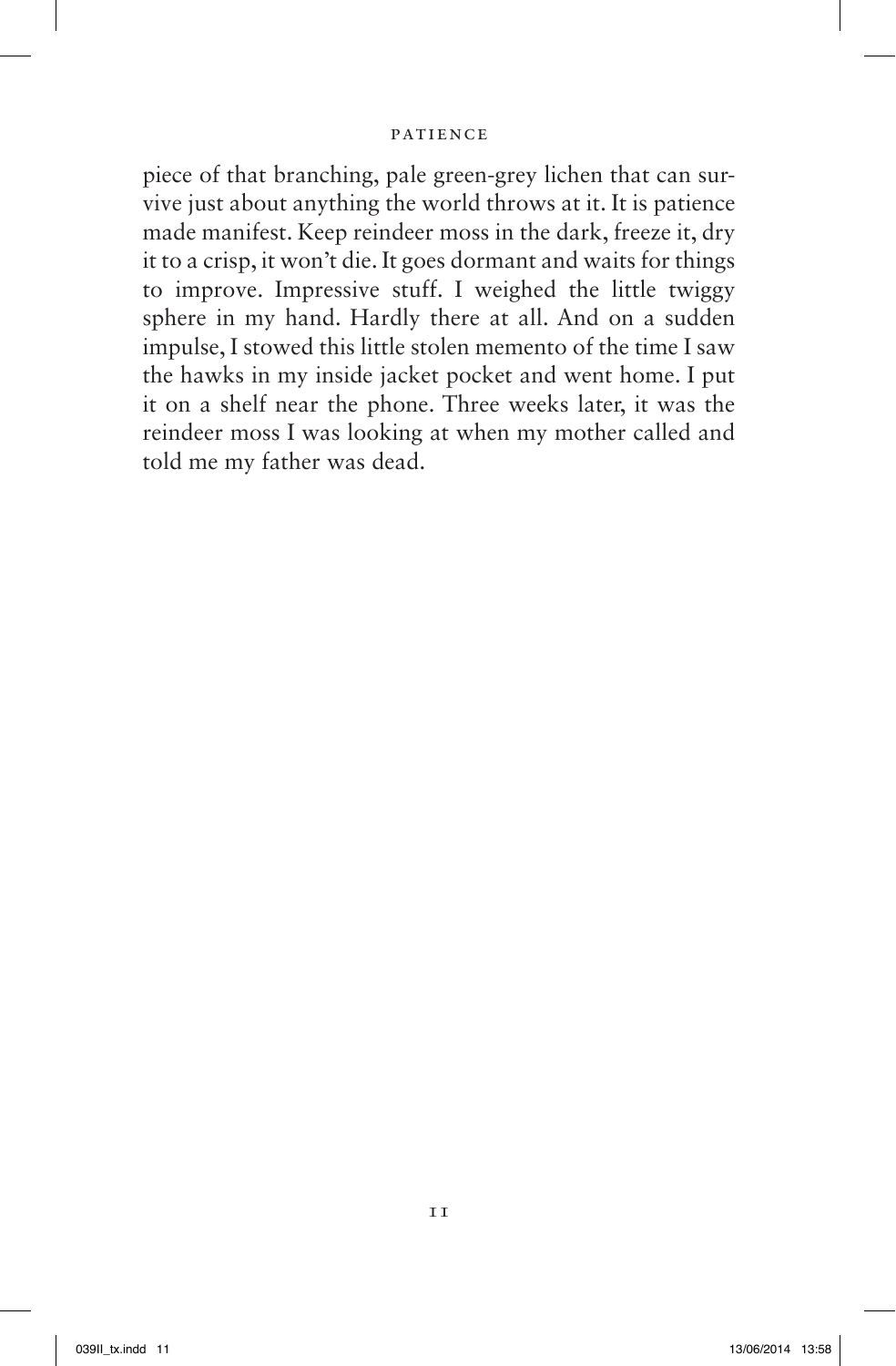## Lost

I was about to leave the house when the phone rang. I picked it up. Hop-skippity, doorkeys in my hand. 'Hello?' A pause. My mother. She only had to say one sentence. It was this: 'I had a phone call from St Thomas' Hospital.' Then I knew. I knew that my father had died. I knew he was dead because that was the sentence she said after the pause and she used a voice I'd never heard before to say it. Dead. I was on the floor. My legs broke, buckled, and I was sitting on the carpet, phone pressed against my right ear, listening to my mother and staring at that little ball of reindeer moss on the bookshelf, impossibly light, a buoyant tangle of hard grey stems with sharp, dusty tips and quiet spaces that were air in between them and Mum was saying there was nothing they could do at the hospital, it was his heart, I think, nothing could be done, you don't have to come back tonight, don't come back, it's a long way, and it's late, and it's such a long drive and you don't need to come back – and of course this was nonsense; neither of us knew what the hell could or should be done or what this was except both of us and my brother, too, all of us were clinging to a world already gone.

I put down the phone. The keys were still in my hand. In that world already gone I was going for dinner with Christina, my Australian philosopher friend, who'd been there all along, sitting on the sofa when the phone rang. Her white face stared at me. I told her what had happened. And insisted we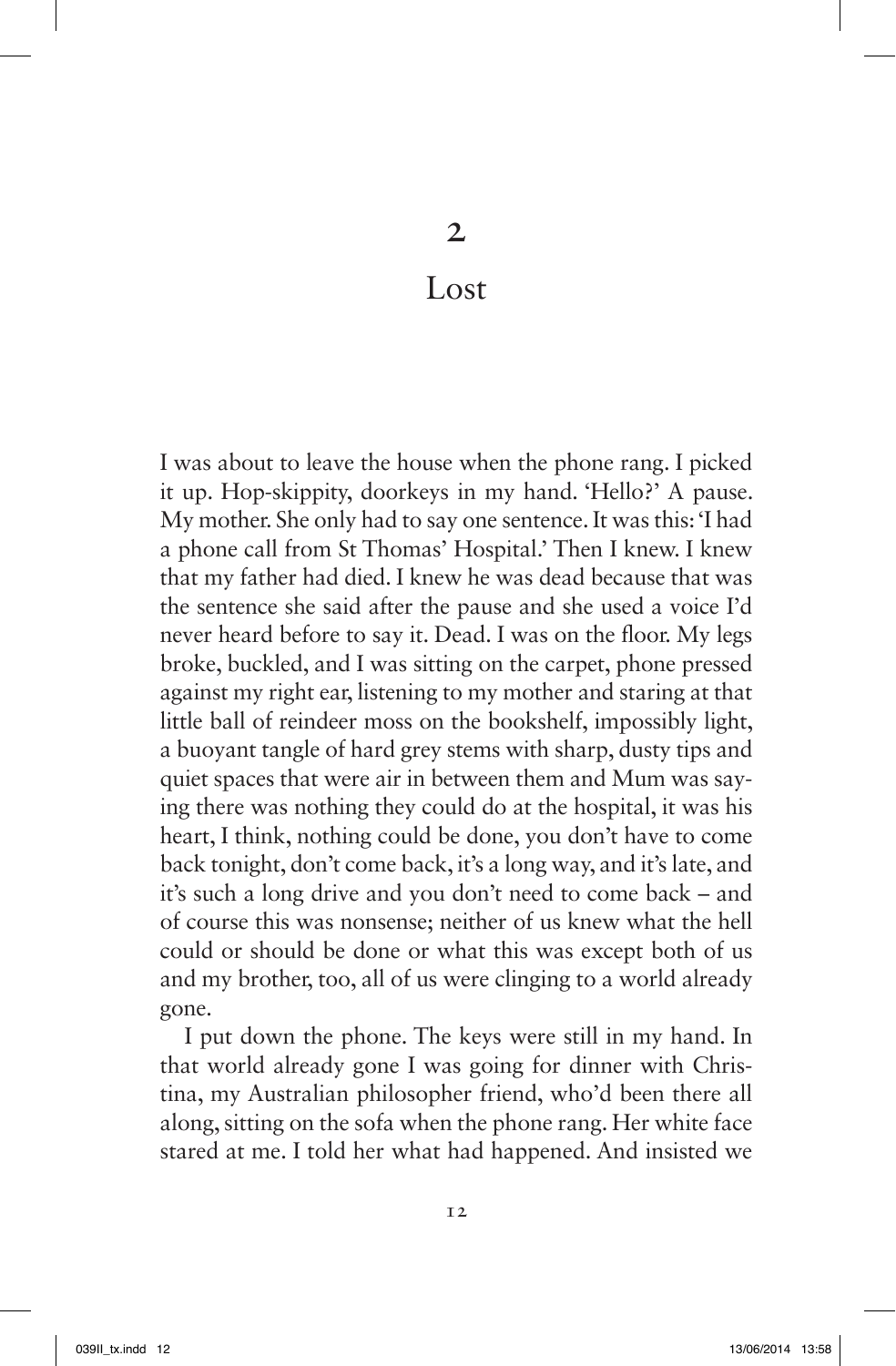still go to the restaurant because we'd booked a table, of course we should go, and we did go, and we ordered, and the food came and I didn't eat it. The waiter was upset, wanted to know if anything was wrong. Well.

I think Christina told him. I can't remember her doing so, but he did something quite extraordinary. He disappeared, then reappeared at the table with an expression of anxious concern, and a double chocolate brownie with ice-cream and a sprig of mint stuck in the top, on the house, dusted with cocoa powder and icing sugar. On a black plate. I stared at it. *That is ridiculous*, I thought. Then, *What is it?* I pulled the mint out of the ice-cream, held it up, looked at its two small leaves and its tiny cut stem smeared with chocolate, and thought, *This isn't going to grow again.* Touched and bewildered that a waiter had thought that free cake and ice-cream would comfort me, I looked at the cut end of the mint. It reminded me of something. I groped for what it could be. And then I was back three days ago, back in Hampshire, out in the garden on a bright March weekend, wincing because I saw Dad had a nasty cut on his forearm. *You hurt yourself!* I said. *Oh, that*, he said, threading another spring onto the trampoline we were building for my niece. *Did that the other day. Can't remember how. On something or other. It'll be all right though. It'll be healed soon, it's healing fine.* That was when the old world leaned in, whispered farewells and was gone. I ran into the night. I had to drive back to Hampshire. I had to go *now*. Because the cut would not. It would not heal.

Here's a word. *Bereavement*. Or, *Bereaved*. *Bereft*. It's from the Old English *bereafian*, meaning 'to deprive of, take away, seize, rob'. Robbed. Seized. It happens to everyone. But you feel it alone. Shocking loss isn't to be shared, no matter how hard you try. 'Imagine,' I said, back then, to some friends, in an earnest attempt to explain, 'imagine your whole family is in a room. Yes, all of them. All the people you love. So then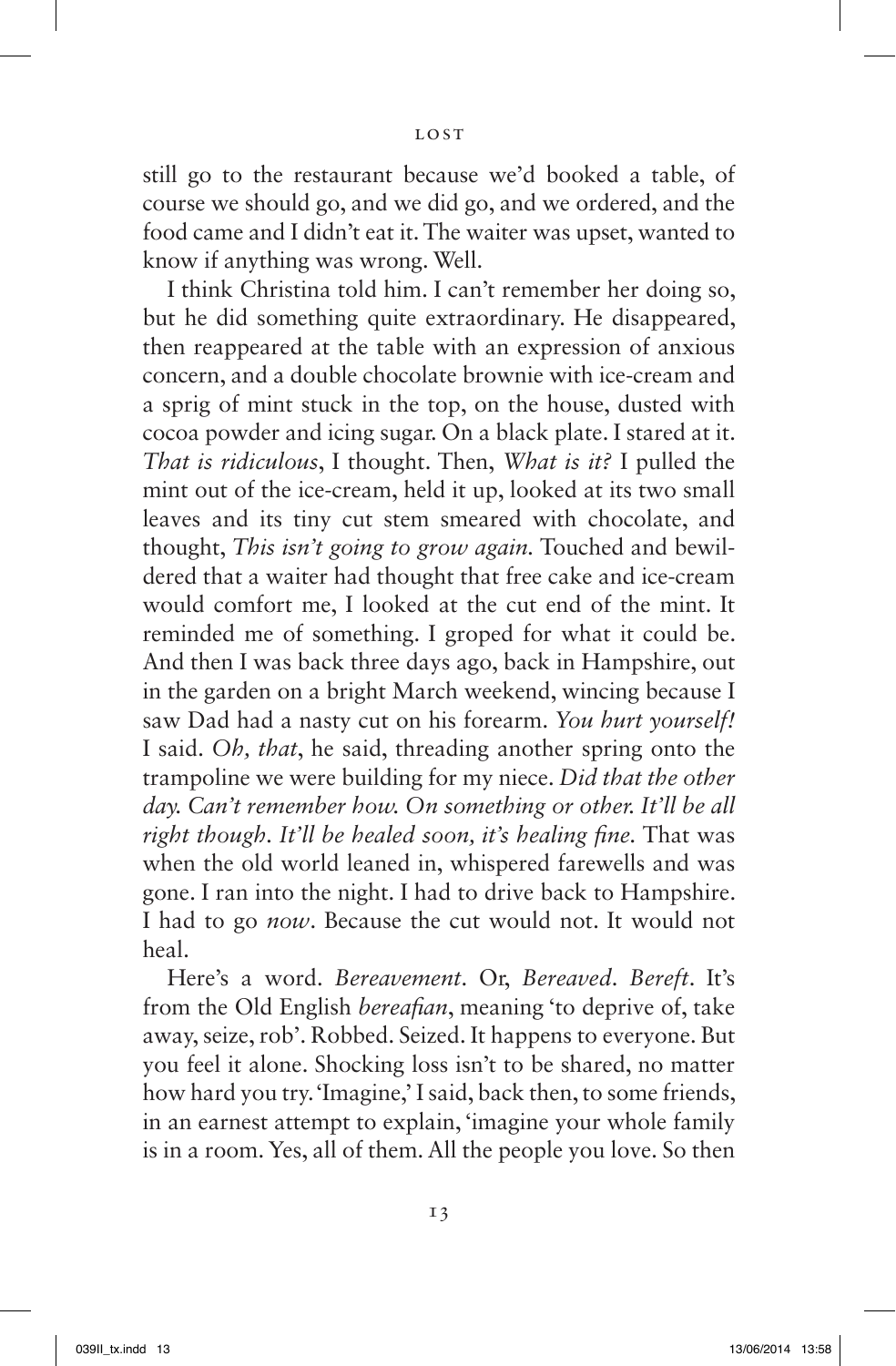what happens is someone comes into the room and punches you all in the stomach. Each one of you. Really hard. So you're all on the floor. Right? So the thing is, you all share the same kind of pain, exactly the same, but you're too busy experiencing total agony to feel anything other than completely alone. *That's* what it's like!' I finished my little speech in triumph, convinced that I'd hit upon the *perfect* way to explain how it felt. I was puzzled by the pitying, horrified faces, because it didn't strike me at all that an example that put my friends' families in rooms and had them beaten might carry the tang of total lunacy.

I can't, even now, arrange it in the right order. The memories are like heavy blocks of glass. I can put them down in different places but they don't make a story. One day we were walking from Waterloo to the hospital under clouds. Breathing seemed an act of discipline. Mum turned to me, her face tight, and said, 'There'll be a time when all this seems like a bad dream.' His glasses, carefully folded, placed in my mum's outstretched hand. His coat. An envelope. His watch. His shoes. And when we left, clutching a plastic bag with his belongings, the clouds were still there, a frieze of motionless cumulus over the Thames flat as a matte painting on glass. At Waterloo Bridge we leant over Portland stone and looked at the water below. I smiled for the first time, then, I think, since the phone call. Partly because the water was sliding down to the sea and this simple physics still made sense when the rest of the world didn't. And partly because a decade before, Dad had invented a gloriously eccentric weekend side-project. He'd decided to photograph every single bridge over the Thames. I went with him, sometimes, on Saturday mornings, driving up into the Cotswolds. My dad had been my dad, but also my friend, and a partner in crime when it came to quests like this. From the grassy source near Cirencester we walked and explored, followed a wormy, muddy stream, trespassed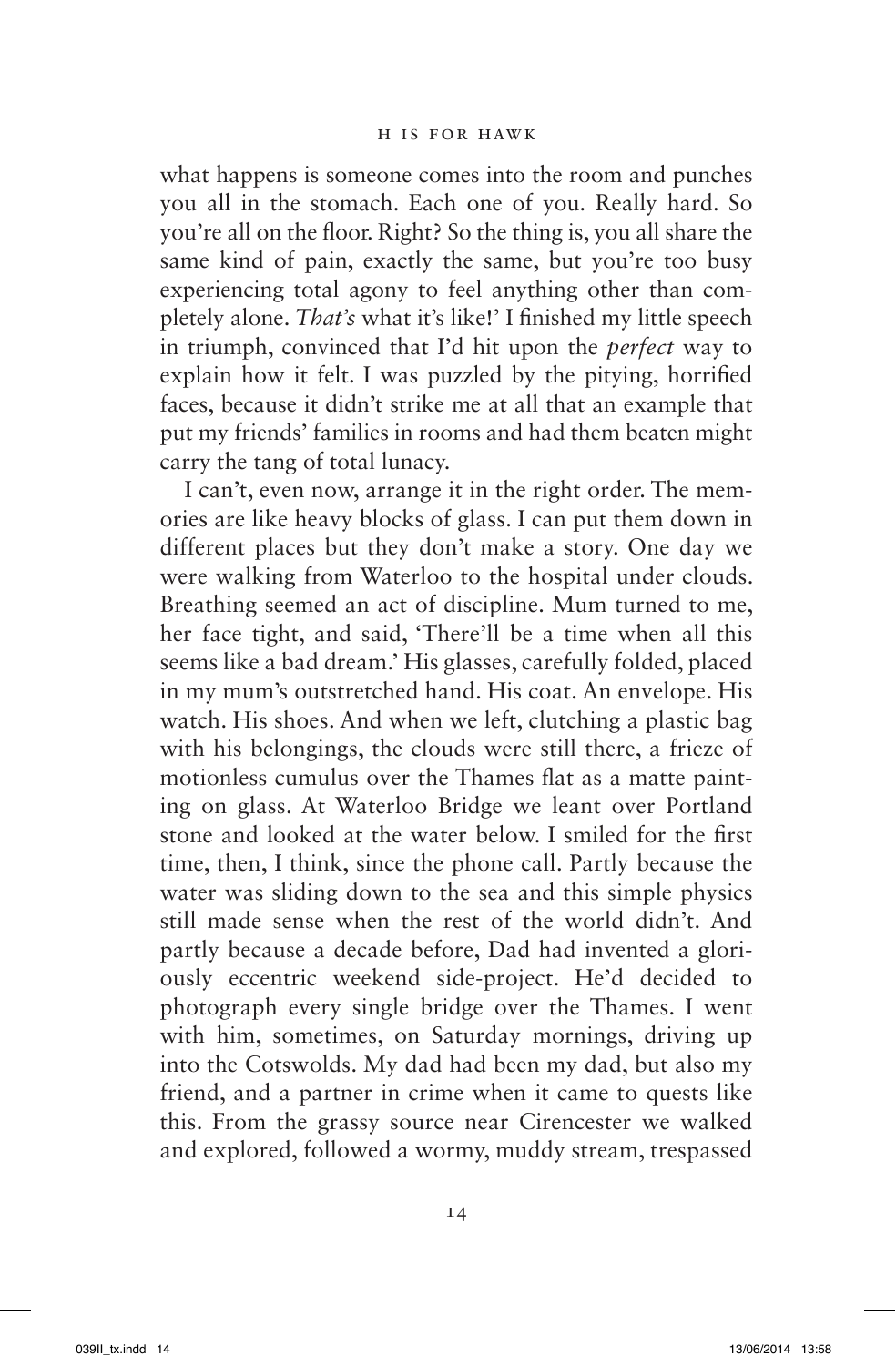to take photos of planks over it, got shouted at by farmers, menaced by cattle, pored over maps in fierce concentration. It took a year. He did it, in the end. Every single bridge. Somewhere in the files of slides back at my mum's house is a complete photographic record of ways to cross the Thames from source to sea.

On another day, the panic was that we might not find his car. He'd parked it somewhere near Battersea Bridge and, of course, had never returned. We looked for it for hours, increasingly desperate, searching back streets and side streets and cul-de-sacs to no avail, widening our search to streets miles from anywhere we knew the car could possibly be. As the day drew on, we understood that even if we found it, Dad's blue Peugeot with his press pass tucked in the sun-visor and his cameras in the boot, our search would still have been hopeless. Of course it had been towed away. I found the number, called the compound and said to the man on the phone that the owner of the vehicle couldn't collect it because he was dead. He was my father. That he didn't mean to leave the car there but he died. That he really didn't mean to leave it. Lunatic sentences, deadpan, cut from rock. I didn't understand his embarrassed silence. He said, 'Sorry, oh God. I'm so sorry', but he could have said anything at all and it would have signified nothing. We had to take Dad's death certificate to the compound to avoid the towing fee. This also signified nothing.

After the funeral I went back to Cambridge. I didn't sleep. I drove around a lot. I stared at the sun going down and the sun coming up, and the sun in between. I watched the pigeons spreading their tails and courting each other in stately pavanes on the lawn outside my house. Planes still landed, cars still drove, people still shopped and talked and worked. None of these things made any sense at all. For weeks I felt I was made of dully burning metal. That's what it was like; so much so that I was convinced, despite all evidence to the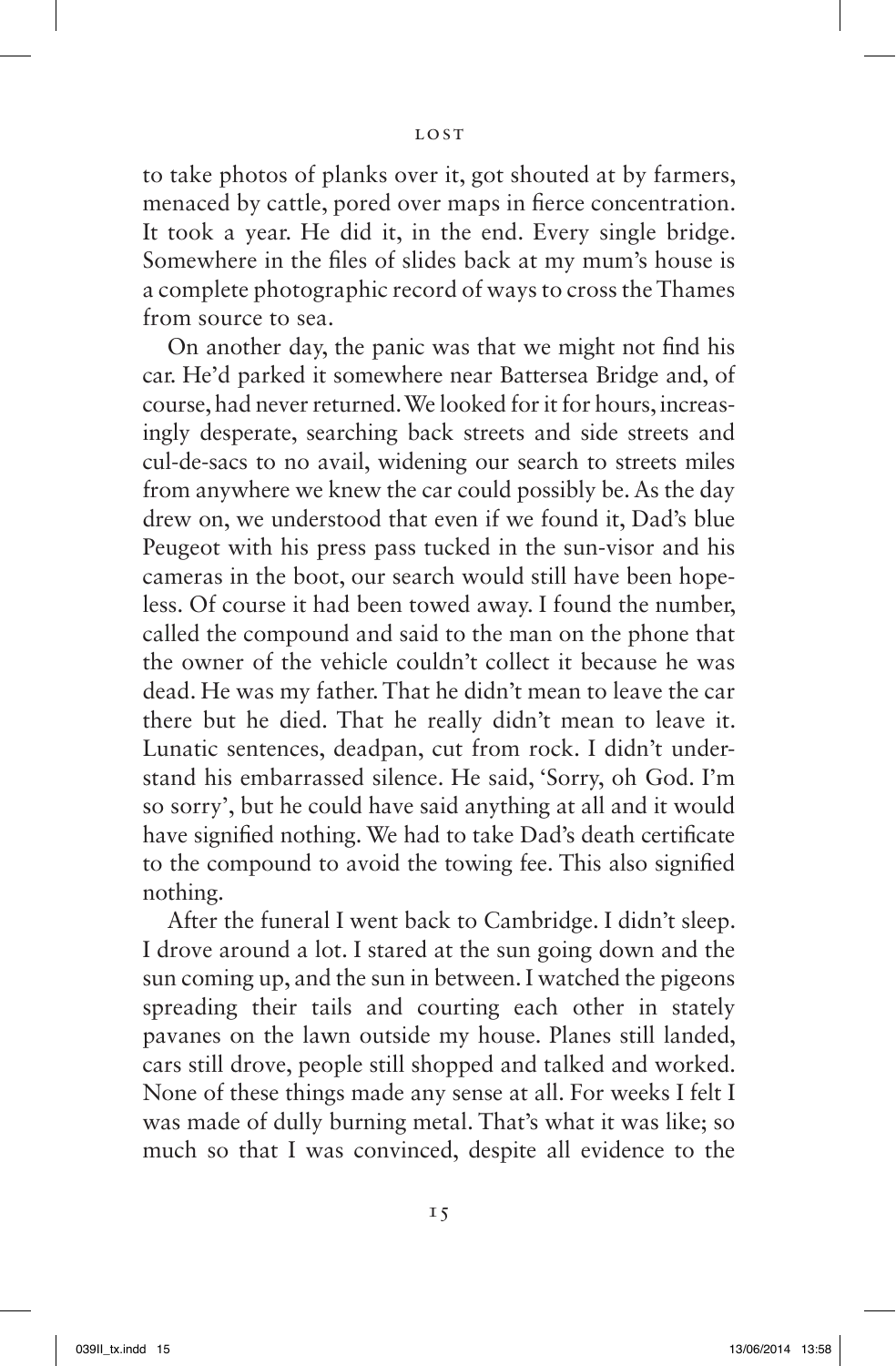contrary, that if you'd put me on a bed or a chair I would have burned right through.

It was about this time a kind of madness drifted in. Looking back, I think I was never truly mad. More mad north-northwest. I could tell a hawk from a handsaw always, but sometimes it was striking to me how similar they were. I knew I wasn't *mad* mad because I'd seen people in the grip of psychosis before, and that was madness as obvious as the taste of blood in the mouth. The kind of madness I had was different. It was quiet, and very, very dangerous. It was a madness designed to keep me sane. My mind struggled to build across the gap, make a new and inhabitable world. The problem was that it had nothing to work with. There was no partner, no children, no home. No nine-to-five job either. So it grabbed anything it could. It was desperate, and it read off the world wrong. I began to notice curious connections between things. Things of no import burst into extraordinary significance. I read my horoscope and believed it. Auguries. Huge bouts of déjà vu. Coincidences. Memories of things that hadn't happened yet. Time didn't run forwards any more. It was a solid thing you could press yourself against and feel it push back; a thick fluid, half-air, halfglass, that flowed both ways and sent ripples of recollection forwards and new events backwards so that new things I encountered, then, seemed souvenirs from the distant past. Sometimes, a few times, I felt my father must be sitting near me as I sat on a train or in a café. This was comforting. It all was. Because these were the normal madnesses of grief. I learned this from books. I bought books on grieving, on loss and bereavement. They spilled over my desk in tottering piles. Like a good academic, I thought books were for answers. Was it reassuring to be told that everyone sees ghosts? That everyone stops eating? Or can't stop eating? Or that grief comes in stages that can be numbered and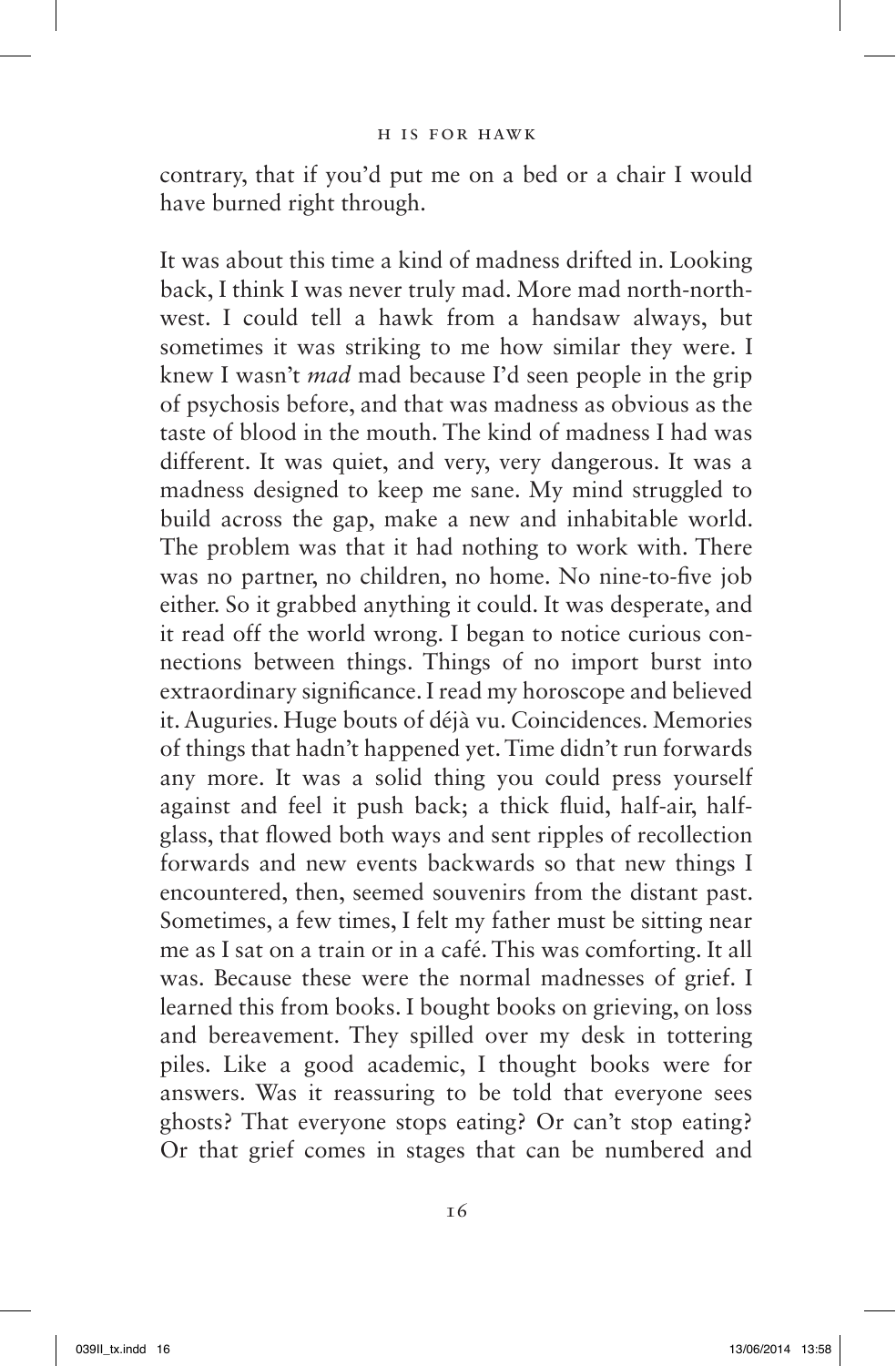pinned like beetles in boxes? I read that after denial comes grief. Or anger. Or guilt. I remember worrying about which stage I was at. I wanted to taxonomise the process, order it, make it sensible. But there was no sense, and I didn't recognise any of these emotions at all.

Weeks passed. The season changed. The leaves came, the mornings filled with light, the swifts returned, screaming past my Cambridge house through the skies of early summer and I began to think I was doing fine. *Normal grief*, they call it. That's what this was. An uneventful, slow climb back into life after loss. *It'll be healed soon*. I still break into a wry smile thinking of how blithely I believed this, because I was so terribly wrong. Unseen need was motoring out through me. I was ravenous for material, for love, for anything to stop the loss, and my mind had no compunction in attempting to recruit anyone, anything, to assist. In June I fell in love, predictably and devastatingly, with a man who ran a mile when he worked out how broken I was. His disappearance rendered me practically insensible. Though I can't even bring his face to mind now, and though I know not only why he ran, but know that in principle he could have been anyone, I still have a red dress that I will never wear again. That's how it goes.

Then the world itself started to grieve. The skies broke and it rained and rained. The news was full of inundations and drowned cities; lost villages at the bottom of lakes; flash floods spilling over the M4 motorway to strand holiday traffic; kayaks on town streets in Berkshire; rising sea levels; the discovery that the English Channel was carved out by the bursting of a giant superlake millions of years ago. And the rain continued, burying the streets in half an inch of bubbling water, breaking shop canopies, making the River Cam a *café-au-lait* surge, thick with broken branches and sodden undergrowth. My city was apocalyptic. 'I don't see the weather as odd at all,' I remember saying to a friend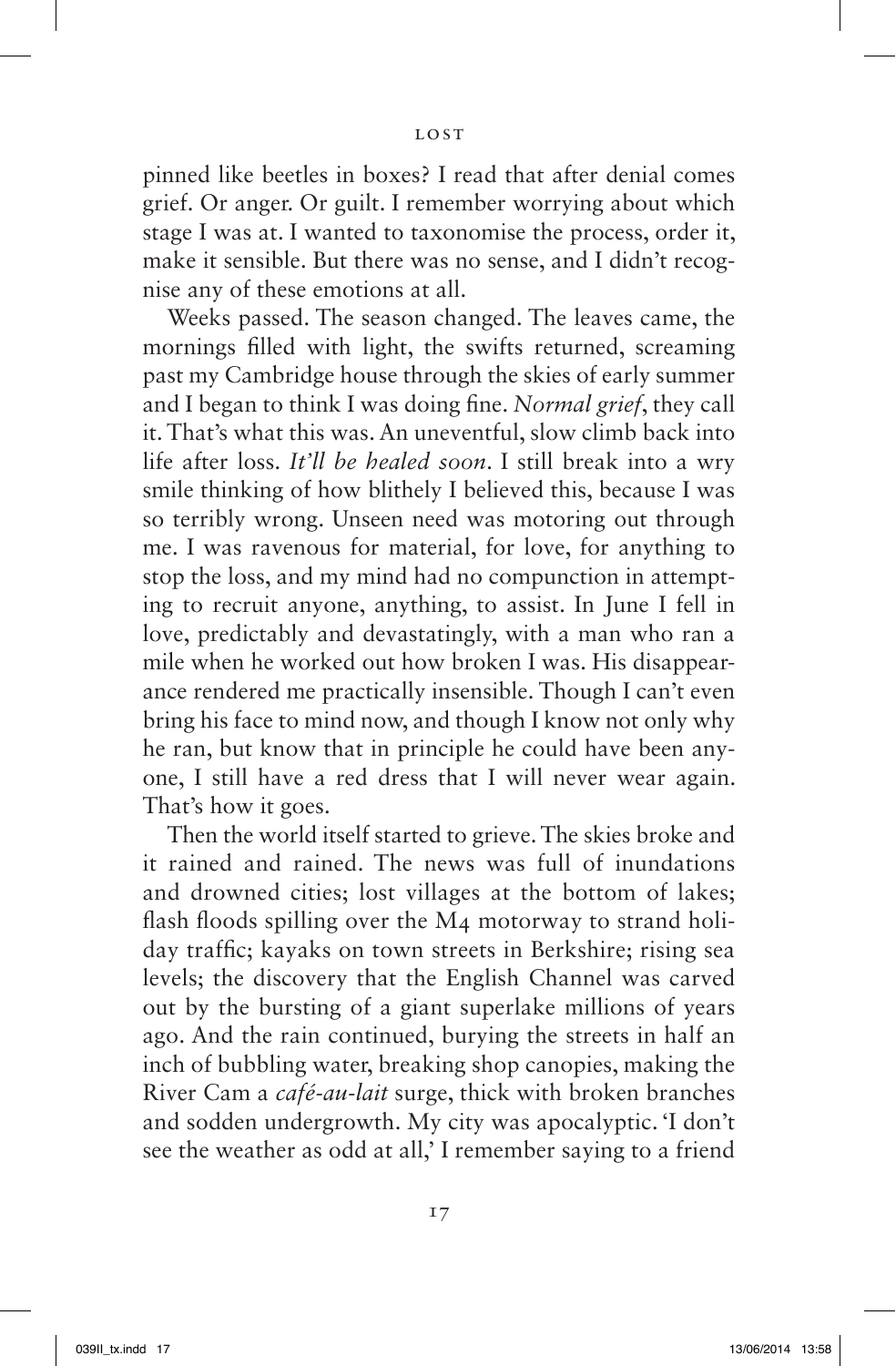under a café awning while the rain struck the pavement behind our chairs with such violence that we sipped coffee in cold mist.

As the rain fell and the waters rose and I struggled to keep my head above them, something new began. I'd wake up frowning. I'd dreamed of hawks, again. I started dreaming of hawks all the time. Here's another word: *raptor*, meaning 'bird of prey'. From the Latin *raptor*, meaning 'robber,' from *rapere*, meaning 'seize'. Rob. Seize. The hawks were goshawks, and one in particular. A few years earlier, I'd worked at a bird-of-prey centre right at the edge of England before it tips into Wales; a land of red earth, coal-workings, wet forest and wild goshawks. This one, an adult female, had hit a fence while hunting and knocked herself out. Someone had picked her up, unconscious, put her in a cardboard box and brought her to us. Was anything broken? Was she damaged? We congregated in a darkened room with the box on the table and the boss reached her gloved left hand inside. A short scuffle, and then out into the gloom, her grey crest raised and her barred chest feathers puffed up into a meringue of aggression and fear, came a huge old female goshawk. Old because her feet were gnarled and dusty, her eyes a deep, fiery orange, and she was *beautiful*. Beautiful like a granite cliff or a thundercloud. She completely filled the room. She had a massive back of sun-bleached grey feathers, was as muscled as a pit bull, and intimidating as hell, even to staff who spent their days tending eagles. So wild and spooky and reptilian. Carefully, we fanned her great, broad wings as she snaked her neck round to stare at us, unblinking. We ran our fingers along the narrow bones of her wings and shoulders to check nothing was broken, along bones light as pipes, hollow, each with cantilevered internal struts of bone like the inside of an aeroplane wing. We checked her collarbone, her thick, scaled legs and toes and inch-long black talons. Her vision seemed fine too: we held a finger in front of each hot eye in turn.